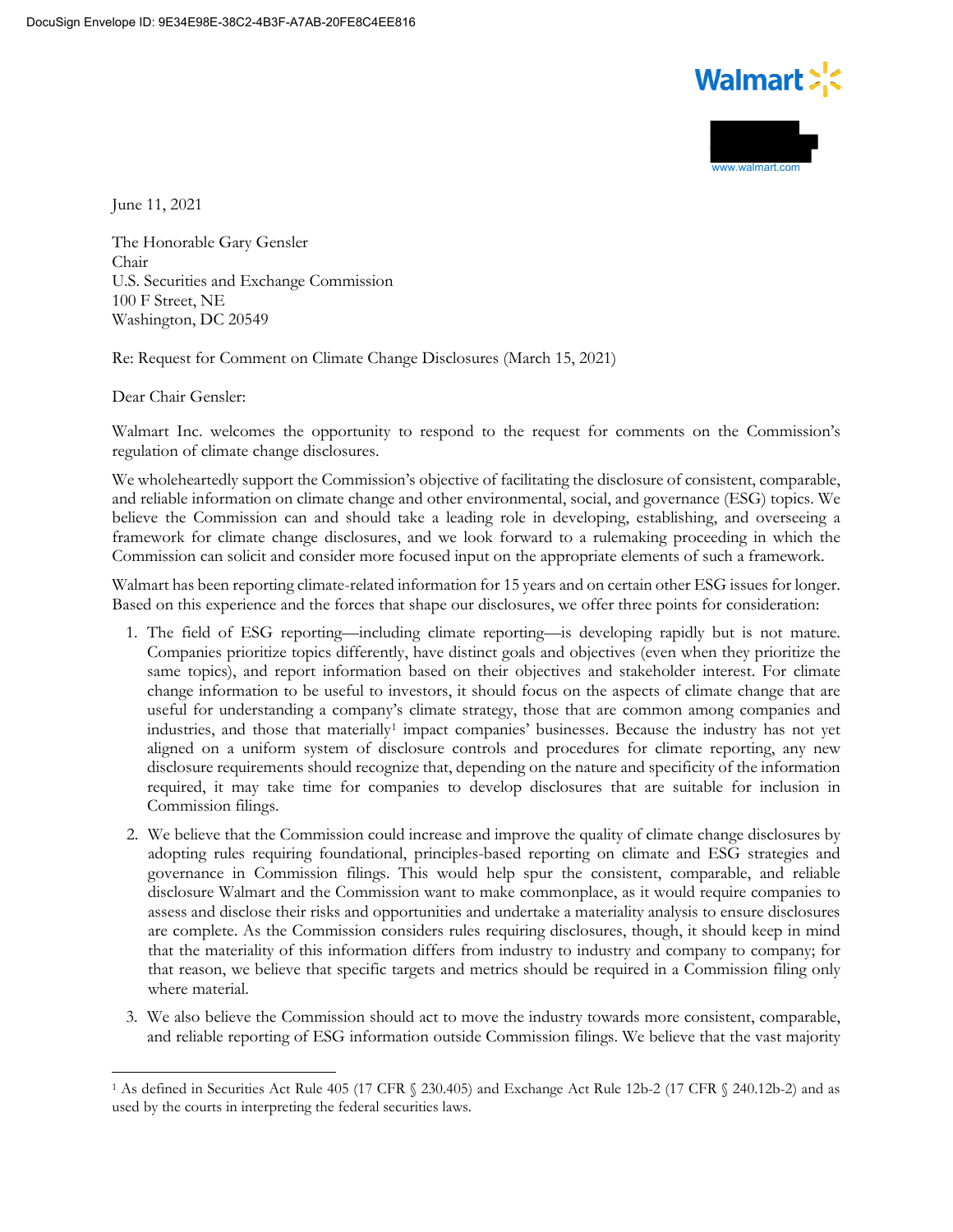of ESG reporting will continue to be reported outside filings under the federal securities laws for a number of years to come because its relevance and materiality are not universal or well-established. Nevertheless, there is great value in enhancing the rigor, regularity, and maturity of those disclosures. The Commission could start down this path by designing a process for recognizing standard setters and creating new requirements for ESG reporting outside Commission filings. Reporting on Scope 1 and Scope 2 emissions pursuant to the GHG Protocol Corporate Accounting and Reporting Standard could be a good first step. We believe investors and other stakeholders would value improvement in the consistency, comparability, and reliability of these disclosures, and progress towards standardizing ESG disclosures outside Commission filings will allow for a body of practice to be developed, paving the way for potential future integration of ESG information into such filings as appropriate.

# **I. Walmart's ESG Priorities and Reporting**

We have seen the field of ESG reporting grow and evolve rapidly in the last several years. We share some of our experiences with ESG reporting here because we think it may help address several of the Commission's questions about whether and how certain climate and other ESG information can be reported.

**Walmart's ESG Priorities.** Walmart believes that we enhance value for shareholders by serving our stakeholders: delivering value to our customers, creating economic opportunity for associates and suppliers, strengthening local communities, and enhancing the environmental and social sustainability of our business and product supply chains. The topics that are most relevant to serving our stakeholders in this way are our ESG priorities.

Priority topics for Walmart include environmental topics like climate, waste, and nature; social topics like workforce management and people in supply chains; and governance topics like board composition and qualifications (including board diversity), ethics and compliance, and digital citizenship. Even within the retail sector, though, different companies have different ESG priorities and seek to achieve different outcomes even where they prioritize the same topic.

**ESG Reporting.** We publicly report on ESG topics where required and where investors and other stakeholders have expressed an interest in understanding Walmart's strategies and progress. The Commission's rules already require Walmart to make certain of these disclosures. For example, Walmart's most recent annual report on Form 10-K discussed ESG topics in its Description of Business and Risk Factors sections, including attractiveness as an employer, human capital management, employee turnover, and labor strategy; weather and climate change; compliance (including anti-corruption and health and wellness compliance); and information security and cybersecurity. Corporate governance matters—including Board qualifications and diversity and executive compensation—are discussed in our annual Proxy Statement, with a number of those disclosures being incorporated by reference into our Form 10-K.

We also report on most ESG matters through voluntary, dedicated ESG reporting that is refreshed at least annually. In these reports, we describe Walmart's strategies, goals, metrics, and progress on our ESG priorities. This reporting is tailored to Walmart's ESG priorities and strategies—the topics that we believe are most relevant to value creation—although we also include reference tables to common sustainability reporting frameworks, including the Sustainability Accounting Standards Board (SASB) and Global Reporting Initiative (GRI). We also make disclosures through other channels, including climate change disclosures through CDP and diversity and inclusion disclosures through a twice-annual Culture, Diversity, Equity & Inclusion Report.

**Investor-Focused Disclosures**. We make these voluntary ESG disclosures because our stakeholders including investors—have expressed interest in information on these topics. Each year we conduct shareholder outreach and speak with shareholders representing a substantial portion of our public float. Typical topics include traditional shareholder engagement topics like strategy and governance (including topics such as board composition/refreshment and executive compensation) and—increasingly—ESG topics like environmental sustainability (including climate change initiatives), diversity (management and board), our efforts during the COVID-19 pandemic, and associate pay and benefits. Within these areas, shareholders have told us that they want to understand Walmart's strategy, goals/objectives, and progress so that they can determine which companies have strong ESG management and oversight practices and which do not. Shareholders also tell us that they have created their own models for how to incorporate this information into their decision-making,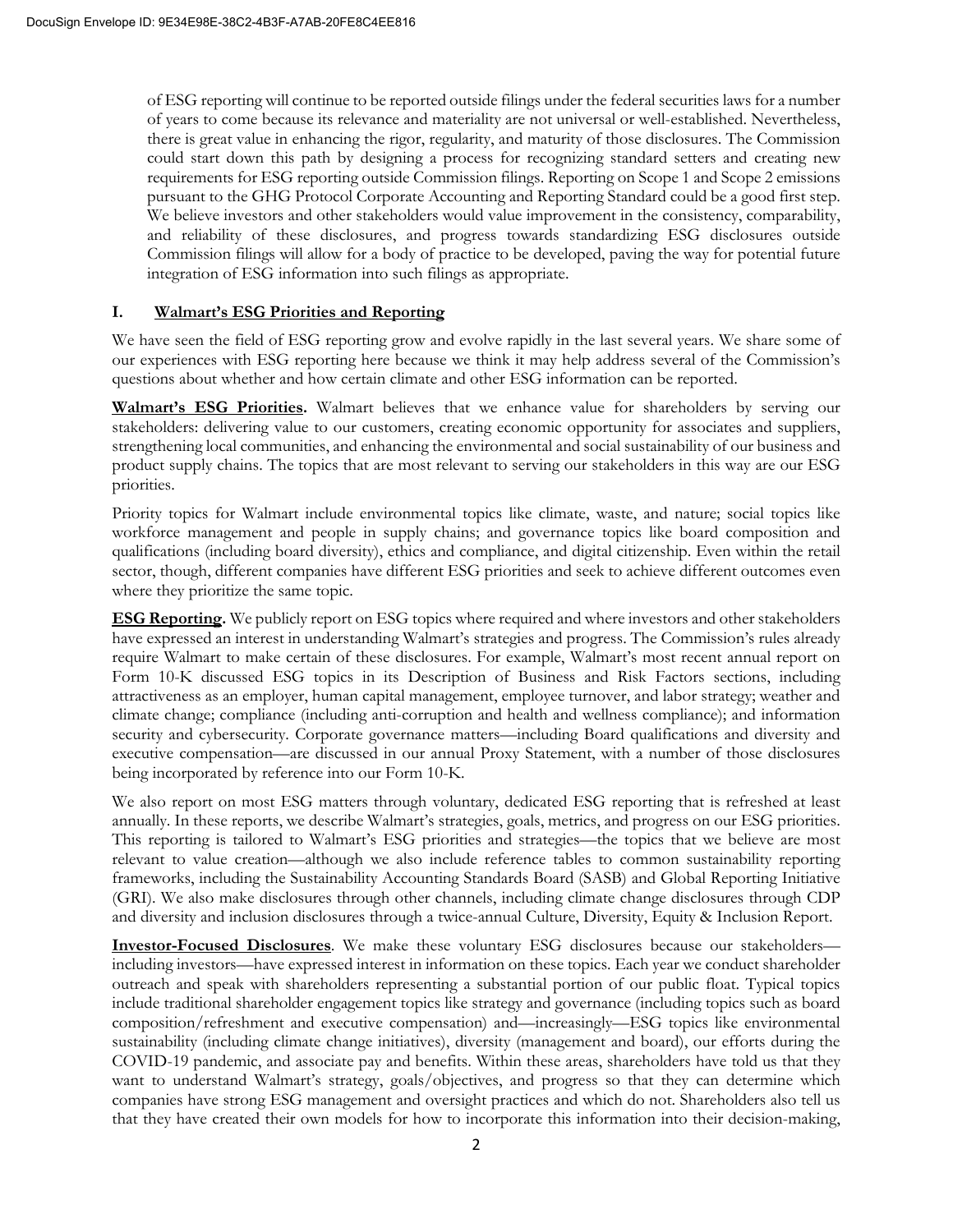that there are a wide range of factors that go into those models, and that they use the outputs in a variety of ways. And finally, they tell us that they make decisions on to how to vote on ESG-related shareholder proposals based on a number of factors—including views and information from their clients—and not always because they agree that the topic is material or with the specific terms of the proposal.

**Climate Change Assessments and Reporting.** Climate change topics—including physical risk, transition risk, and emissions—are priority ESG topics for Walmart. We have assessed the impacts of climate change on our business using an approach informed by recommendations from the Task Force on Climate-related Financial Disclosures (TCFD). Our latest analysis used Intergovernmental Panel on Climate Change representative concentration pathway (RCP) 8.5, the most aggressive scenario of assumed greenhouse gas emissions, and the impact of five associated climate effects—flood (riverine and coastal), heat, drought, extreme precipitation, and extreme winds—across five key geographies (Canada, China, India, Mexico, and the United States) for 2030 and 2050. We evaluated direct impacts of climate change on Walmart's physical assets (retail stores and retail-related facilities), supply chain, and communities, and also assessed transition risk. We've set goals aligned with the Science-based Targets Initiative to eliminate emissions in our operations (scopes 1 and 2) by 2040—without the use of offsets—and to reduce our upstream and downstream (scope 3) emissions in our value chain. We believe a strong climate strategy over the course of many years will help us manage the physical and transition risks associated with climate change, strengthen the resilience of our business, and help us create value for all stakeholders, including shareholders.

We report on our climate strategy initiatives and emissions annually through a response to the CDP Climate Investor Questionnaire and in our ESG reporting. Our Scope 1, 2 and partial Scope 3 GHG emissions are estimated in accordance with the GHG Protocol Corporate Accounting and Reporting Standard. We have made the CDP climate change "A List" for two straight years based on CDP's assessment of Walmart's climate change transparency and action, and shareholders tell us they appreciate the clarity and transparency of our disclosures.

**Climate Reporting Processes.** We have controls and procedures to help ensure the information we publish regarding climate change and emissions is materially accurate and complete. However, those controls and procedures are not as developed as the disclosure controls and procedures that exist for information included in Commission filings.

For example, Walmart makes its CDP Climate Investor Questionnaire submission annually in summer. These reports, however, are based on the prior year's data; our September 2020 disclosure was for calendar year 2019. The process of gathering the relevant data from each market in which we do business and from third parties, formatting it for conversion, and calculating emissions takes several months and cannot currently be completed on the schedule necessary to report with the corresponding fiscal year's 10-K or Proxy Statement.

Moreover, while Walmart and similar companies are reporting specific metrics using the best standards that exist today, standards and controls are not as universal or mature as those used for financial reporting in Commission filings. In the absence of a U.S. GAAP-like standard for calculating emissions, Walmart has developed its own Greenhouse Gas Inventory Methodology which describes the company's carbon accounting procedures and sources. This methodology adheres closely to the guidance of the GHG Protocol Corporate Accounting and Reporting Standard, a standard that is widely—but not universally—used. Different companies have different standards, guidelines, and procedures for similar topics. And while certain of our operating business units have systems that capture all information necessary to calculate emissions, data is collected manually in most of those business units. Certain third-party information—including grid electricity emissions factors—is also manually imported. As data is collected, quality assurance inputs are built into workbooks and a third party performs an external review of our data for errors, omissions, and anomalies. A different third party conducts a limited assurance review of our emissions calculations pursuant to ISO 14064-3, resulting in a formal letter and report. This assurance, however, is not akin to a financial audit.

We believe the processes we are using are among the most mature in the industry, and we work continuously to improve them. As the Commission considers its next steps, we believe it should consider carefully companies' ability to report the information within the timeframes required and with the necessary level of rigor, accuracy and assurance, as well as the cost of producing the information and companies' potential exposure to liability for inaccurate reporting.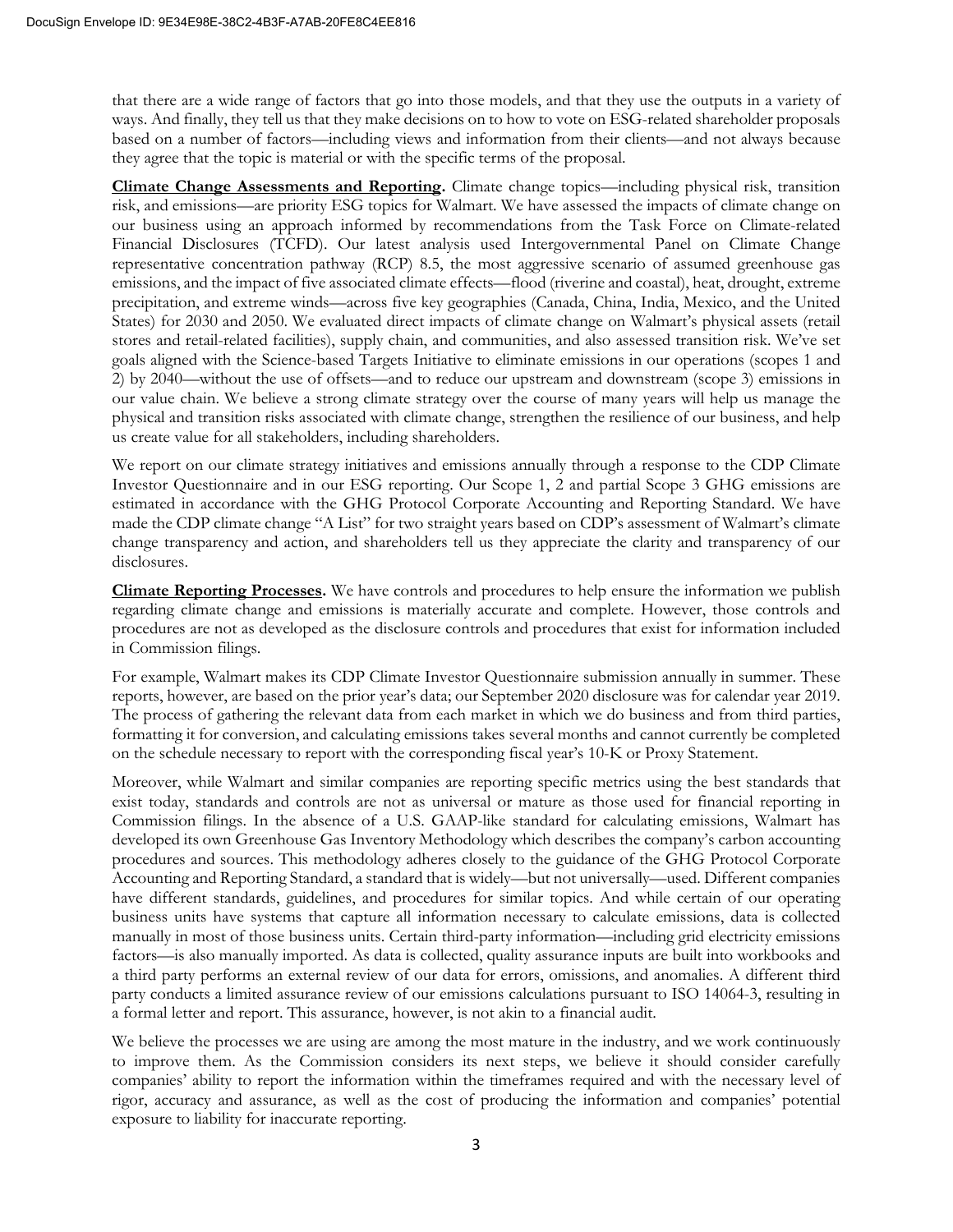# **II. Requiring Climate and ESG Disclosures**

We believe that, consistent with the Commission's primary mission of acting in the public interest and for the protection of investors and the mutually shared objective of consistent, comparable and reliable disclosures, the creation of certain new climate reporting requirements would be both reasonable and advisable. We also believe, however, that the Commission must consider traditional concepts of materiality as it designs new reporting requirements.

**Requiring Climate and ESG Disclosures.** In our experience, reasonable, mainstream investors are interested in and make investment decisions based on companies' ESG management strategies and disclosures, including strategies and disclosures relating to climate change. Given the potential impact it may have on companies, we think they are right to consider climate-related information in making investment decisions. We therefore would support the Commission proposing principles-based rules requiring companies to include in Commission filings such things as a company's governance around climate-related topics, climate-related risks and opportunities and the process for identifying them, the company's strategy for addressing climate-related risks and opportunities, and—to the extent material—any metrics and targets the company uses to manage climaterelated risks and opportunities. We would also support the Commission proposing principles-based rules requiring companies to include in Commission filings a description of the company's key ESG strategies (beyond climate) and the manner in which ESG is governed. Finally, as further discussed in Section III below, we support increased disclosure of certain other climate and ESG information outside Commission filings.

**Relevance and Materiality of ESG Issues.** ESG topics are generally relevant to the business of companies and are an important component of many mainstream investment strategies. With respect to climate change, there are many potential impacts on a company: physical risks include flooding, water scarcity, storm frequency and intensity, precipitation patterns, and temperature changes; transition risks include carbon pricing, increased regulation, and changing consumer behavior; and opportunities include increased efficiency, reduced prices for goods and services, and the emergence of new customers, products, and services. Which of these is most financially relevant or material for a company depends on that company's industry, business model, strategy, and other factors. For these reasons, we support the Commission requiring principles-based disclosure of a company's climate governance, climate-related risks and opportunities, and climate strategies in Commission filings, so that investors can understand these factors from the company's perspective. Moreover, on issues like climate change, investors may be as interested in the impact a company has on the issue as they are in the impact of the issue on a company's financial performance. That is why we support the Commission requiring disclosures of other climate-related information, including Scope 1 and Scope 2 emissions, outside Commission filings based on designated rigorous standards (as described below).

We believe that instituting principles-based disclosure on climate change and other ESG matters would cause companies to assess a wide range of topics and information to determine their materiality—a major step forward—leading to new and enhanced disclosures. This process can be expected to spur more—and more rigorous and comparable—ESG and climate disclosures, both inside and outside Commission filings. Moreover, materiality can change over time as risks and opportunities change, the information that a "reasonable investor" needs to know evolves, and empirical data becomes available showing stronger connections between ESG information and financial performance. When that happens, we believe more ESG disclosures will be included in Commission filings without any further action on the Commission's part.

### **III. The Commission Should Take Steps to Promote the Development of Generally Accepted Accounting Principles for ESG**

The fundamental question the Commission posed is how to "facilitate[e] the disclosure of consistent, comparable, and reliable information" on climate change and other ESG matters. We believe there is value in reporting on these matters in a consistent, comparable, and reliable way even when they are reported outside Commission filings. The Commission can and should take steps to help make this happen.

Fundamentally, to achieve its objectives, the Commission should foster the development of a set of generally accepted accounting principles for ESG matters, including climate change. This "GAAP for ESG" is necessary for the overall advancement of reporting on ESG matters and greater integration of non-financial matters with